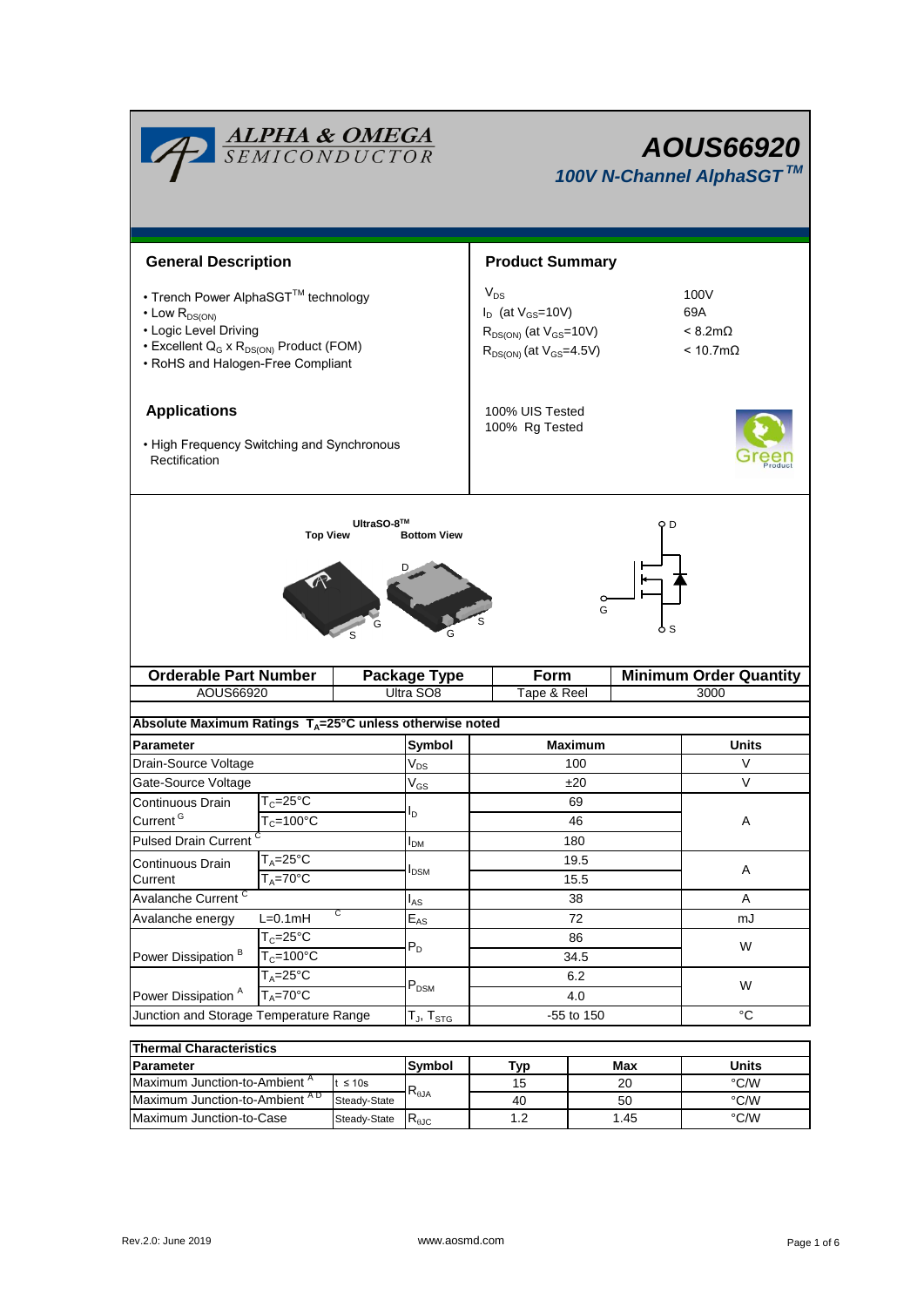

#### **Electrical Characteristics (TJ=25°C unless otherwise noted)**

| <b>Symbol</b>                          | <b>Parameter</b>                                                      | <b>Conditions</b>                                                                          |                              | Min | <b>Typ</b> | <b>Max</b>   | <b>Units</b> |  |  |
|----------------------------------------|-----------------------------------------------------------------------|--------------------------------------------------------------------------------------------|------------------------------|-----|------------|--------------|--------------|--|--|
| <b>STATIC PARAMETERS</b>               |                                                                       |                                                                                            |                              |     |            |              |              |  |  |
| $BV_{DSS}$                             | Drain-Source Breakdown Voltage                                        | $I_D = 250 \mu A$ , $V_{GS} = 0V$                                                          |                              | 100 |            |              | $\vee$       |  |  |
| $I_{DSS}$                              |                                                                       | $V_{DS}$ =100V, $V_{GS}$ =0V                                                               |                              |     |            | 1            |              |  |  |
|                                        | Zero Gate Voltage Drain Current                                       |                                                                                            | $T_{\text{J}} = 55^{\circ}C$ |     |            | 5            | μA           |  |  |
| $\mathsf{I}_{\mathsf{GSS}}$            | Gate-Body leakage current                                             | $V_{DS} = 0V$ , $V_{GS} = \pm 20V$                                                         |                              |     |            | ±100         | nA           |  |  |
| $V_{GS(th)}$                           | Gate Threshold Voltage                                                | $V_{DS} = V_{GS}$ , $I_D = 250 \mu A$                                                      |                              | 1.5 | 2.0        | 2.5          | V            |  |  |
|                                        |                                                                       | $V_{GS}$ =10V, $I_D$ =20A                                                                  |                              |     | 6.7        | 8.2          | $m\Omega$    |  |  |
| $R_{DS(ON)}$                           | Static Drain-Source On-Resistance                                     |                                                                                            | $T_J = 125$ °C               |     | 11.6       | 14           |              |  |  |
|                                        |                                                                       | $V_{GS} = 4.5V, I_D = 20A$                                                                 |                              |     | 8.5        | 10.7         | $m\Omega$    |  |  |
| $g_{FS}$                               | $V_{DS} = 5V$ , $I_D = 20A$<br><b>Forward Transconductance</b>        |                                                                                            |                              |     | 65         |              | S            |  |  |
| $V_{SD}$                               | Diode Forward Voltage                                                 | $\overline{I_{S}} = 1$ A, $V_{GS} = 0V$                                                    |                              |     | 0.7        | $\mathbf{1}$ | V            |  |  |
| Is                                     | Maximum Body-Diode Continuous Current <sup>G</sup>                    |                                                                                            |                              |     |            | 69           | Α            |  |  |
|                                        | <b>DYNAMIC PARAMETERS</b>                                             |                                                                                            |                              |     |            |              |              |  |  |
| $\mathbf{C}_{\text{iss}}$              | <b>Input Capacitance</b>                                              | $V_{GS}$ =0V, $V_{DS}$ =50V, f=1MHz                                                        |                              |     | 2500       |              | pF           |  |  |
| $C_{\rm oss}$                          | <b>Output Capacitance</b>                                             |                                                                                            |                              |     | 485        |              | рF           |  |  |
| $C_{rss}$                              | Reverse Transfer Capacitance                                          |                                                                                            |                              |     | 13         |              | рF           |  |  |
| R <sub>g</sub>                         | Gate resistance                                                       | $f=1$ MHz                                                                                  |                              | 0.5 | 1.1        | 1.7          | Ω            |  |  |
|                                        | <b>SWITCHING PARAMETERS</b>                                           |                                                                                            |                              |     |            |              |              |  |  |
| $Q_g(10V)$                             | <b>Total Gate Charge</b>                                              |                                                                                            |                              |     | 35         | 50           | nC           |  |  |
| $Q_q(4.5V)$                            | <b>Total Gate Charge</b>                                              | $V_{GS}$ =10V, $V_{DS}$ =50V, $I_{D}$ =20A                                                 |                              |     | 16.7       | 25           | nC           |  |  |
| $Q_{gs}$                               | Gate Source Charge                                                    |                                                                                            |                              |     | 8          |              | nC           |  |  |
| $\mathsf{Q}_{\underline{\mathsf{gd}}}$ | Gate Drain Charge                                                     |                                                                                            |                              |     | 5          |              | nC           |  |  |
| $\mathsf{Q}_\mathsf{oss}$              | Output Charge                                                         | $V_{GS}$ =0V, $V_{DS}$ =50V                                                                |                              |     | 44         |              | nC           |  |  |
| $t_{D(on)}$                            | Turn-On DelayTime                                                     |                                                                                            |                              |     | 10         |              | ns           |  |  |
| t,                                     | Turn-On Rise Time                                                     | $V_{GS}$ =10V, $V_{DS}$ =50V, R <sub>L</sub> =2.5 $\Omega$ ,<br>$R_{\text{GEN}} = 3\Omega$ |                              |     | 4          |              | ns           |  |  |
| $t_{D(off)}$                           | Turn-Off DelayTime                                                    |                                                                                            |                              |     | 31         |              | ns           |  |  |
| t <sub>f</sub>                         | <b>Turn-Off Fall Time</b>                                             |                                                                                            |                              |     | 6          |              | ns           |  |  |
| $\mathfrak{t}_{\text{rr}}$             | Body Diode Reverse Recovery Time                                      | $I_F = 20A$ , di/dt=500A/ $\mu$ s                                                          |                              |     | 34         |              | ns           |  |  |
| $Q_{rr}$                               | $I_F$ =20A, di/dt=500A/ $\mu$ s<br>Body Diode Reverse Recovery Charge |                                                                                            |                              | 170 |            | nC           |              |  |  |

A. The value of  $R_{0JA}$  is measured with the device mounted on 1in<sup>2</sup> FR-4 board with 2oz. Copper, in a still air environment with  $T_A = 25^\circ$  C. The Power dissipation P<sub>DSM</sub> is based on R  $_{0}$ A t≤ 10s and the maximum allowed junction temperature of 150°C. The value in any given application depends on the user's specific board design.

B. The power dissipation P<sub>D</sub> is based on T<sub>J(MAX)</sub>=150°C, using junction-to-case thermal resistance, and is more useful in setting the upper dissipation limit for cases where additional heatsinking is used.

C. Single pulse width limited by junction temperature  $T_{\text{J}(MAX)}$ =150°C.

D. The  $R_{0JA}$  is the sum of the thermal impedance from junction to case  $R_{0JC}$  and case to ambient.

E. The static characteristics in Figures 1 to 6 are obtained using <300us pulses, duty cycle 0.5% max.

F. These curves are based on the junction-to-case thermal impedance which is measured with the device mounted to a large heatsirk, assuming a<br>maximum junction temperature of T<sub>J(MAX)</sub>=150°C. The SOA curve provides a single

G. The maximum current rating is package limited.

H. These tests are performed with the device mounted on 1 in<sup>2</sup> FR-4 board with 2oz. Copper, in a still air environment with T<sub>A</sub>=25°C.

APPLICATIONS OR USE AS CRITICAL COMPONENTS IN LIFE SUPPORT DEVICES OR SYSTEMS ARE NOT AUTHORIZED. AOS DOES NOT ASSUME ANY LIABILITY ARISING OUT OF SUCH APPLICATIONS OR USES OF ITS PRODUCTS. AOS RESERVES THE RIGHT TO IMPROVE PRODUCT DESIGN,FUNCTIONS AND RELIABILITY WITHOUT NOTICE.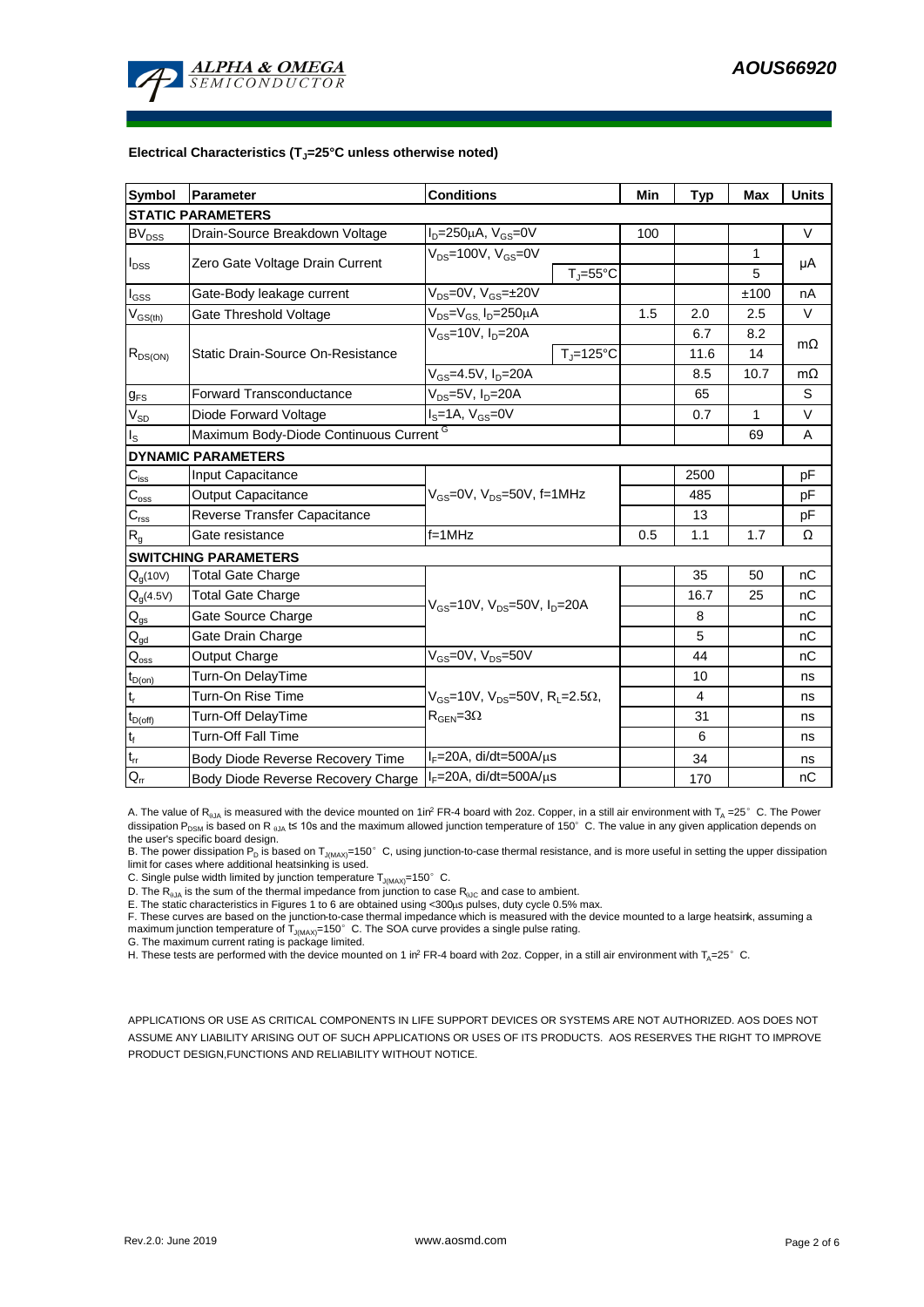

### **TYPICAL ELECTRICAL AND THERMAL CHARACTERISTICS**

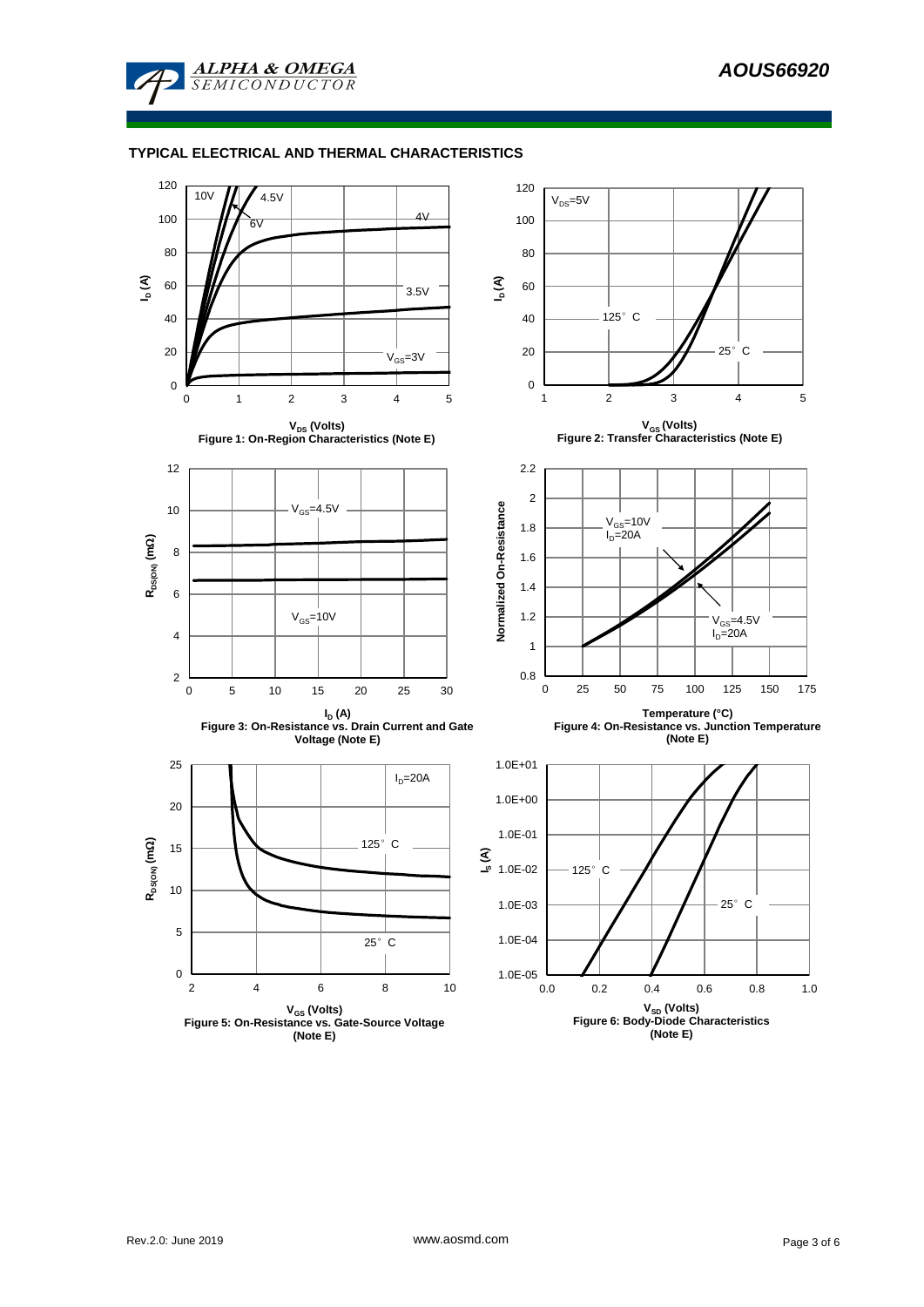

#### **TYPICAL ELECTRICAL AND THERMAL CHARACTERISTICS**

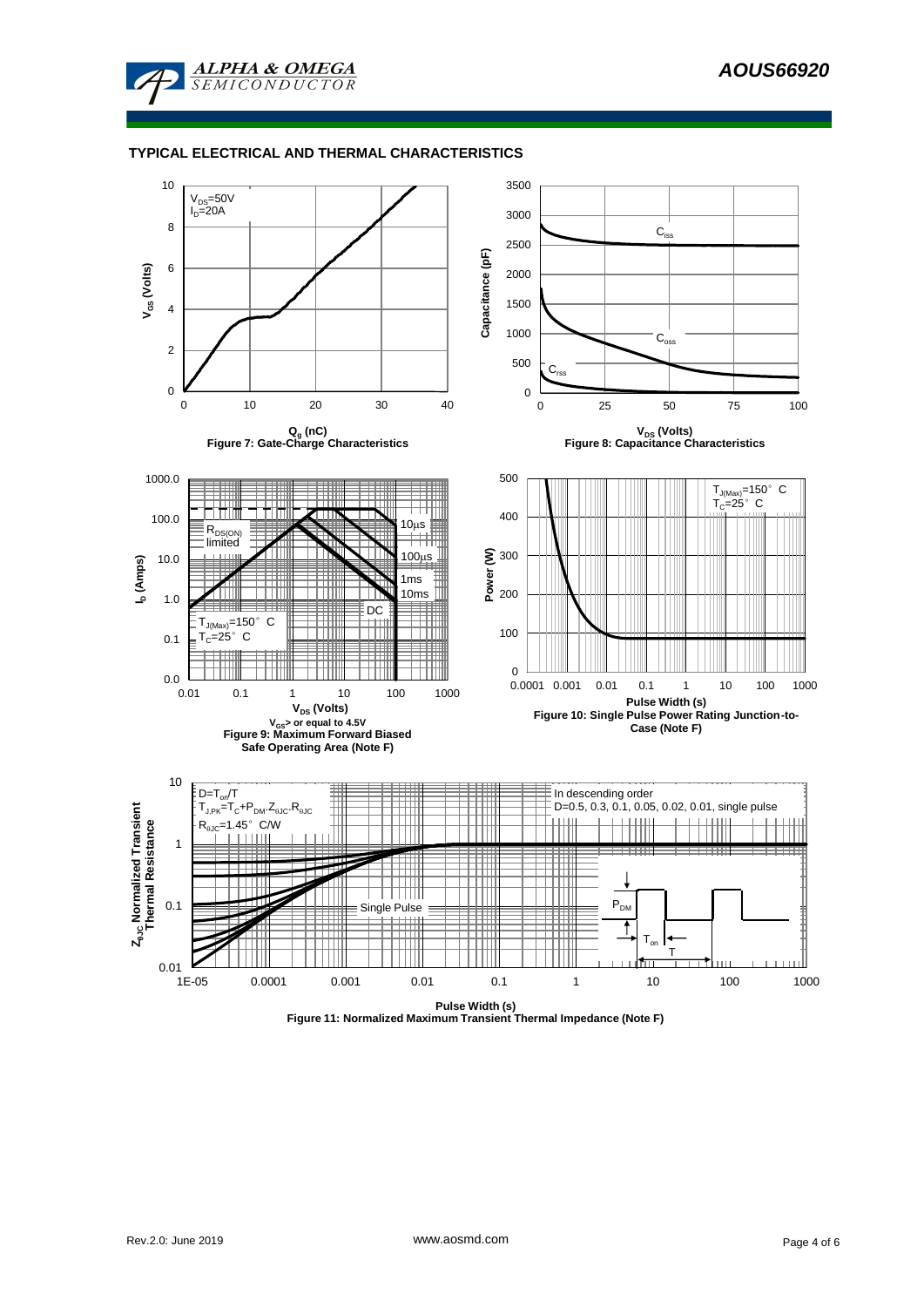

#### **TYPICAL ELECTRICAL AND THERMAL CHARACTERISTICS**



**Figure 16: Normalized Maximum Transient Thermal Impedance (Note H)**